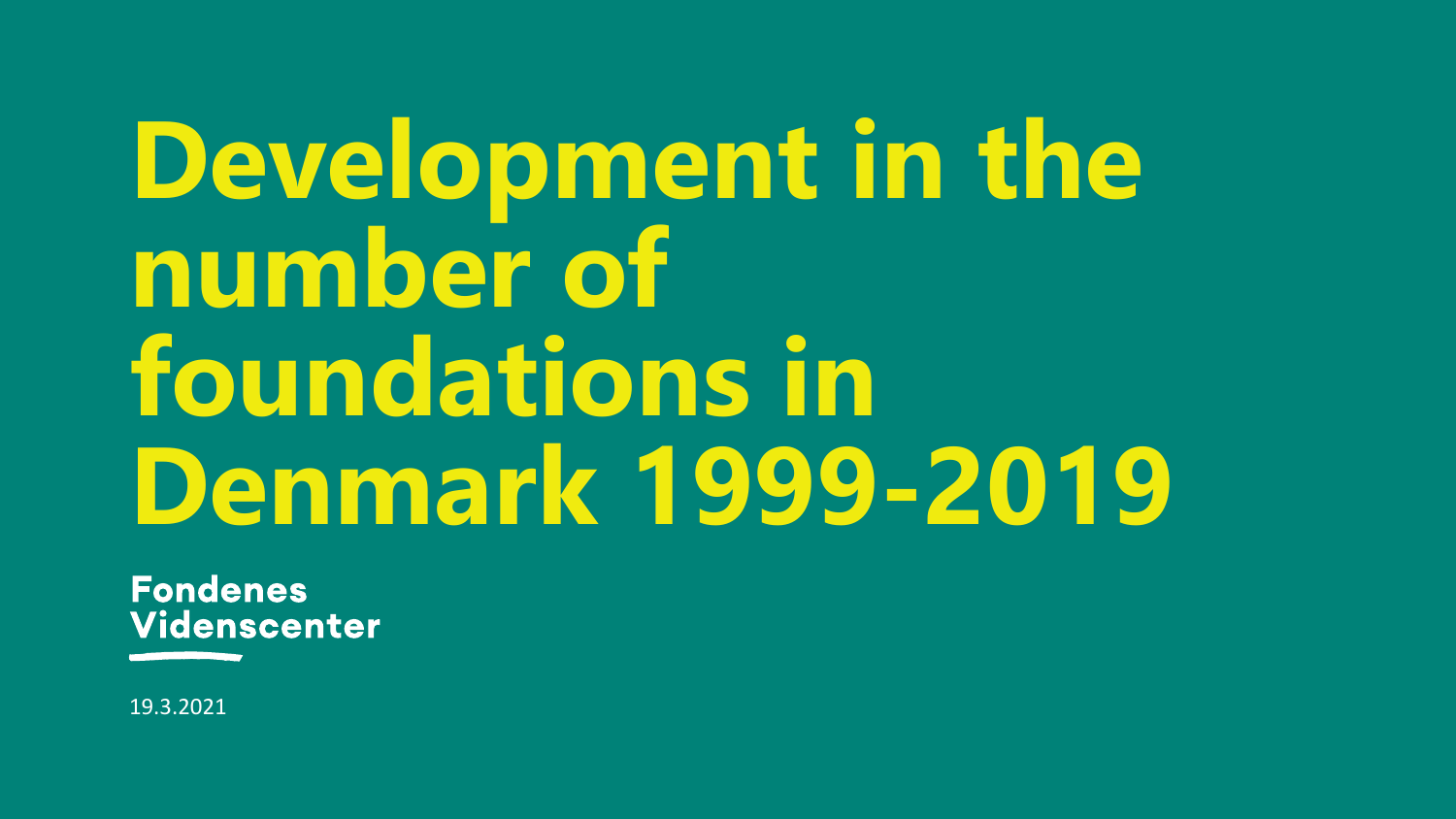

# **Table of contents**

- **Purpose**
- **Main points**
- **Analysis – The development in the number of foundations in Denmark 1999-2019**
- **Appendix**
- **Method and sources**
	- Worth knowing
	- Sources and the population used
	- Other sources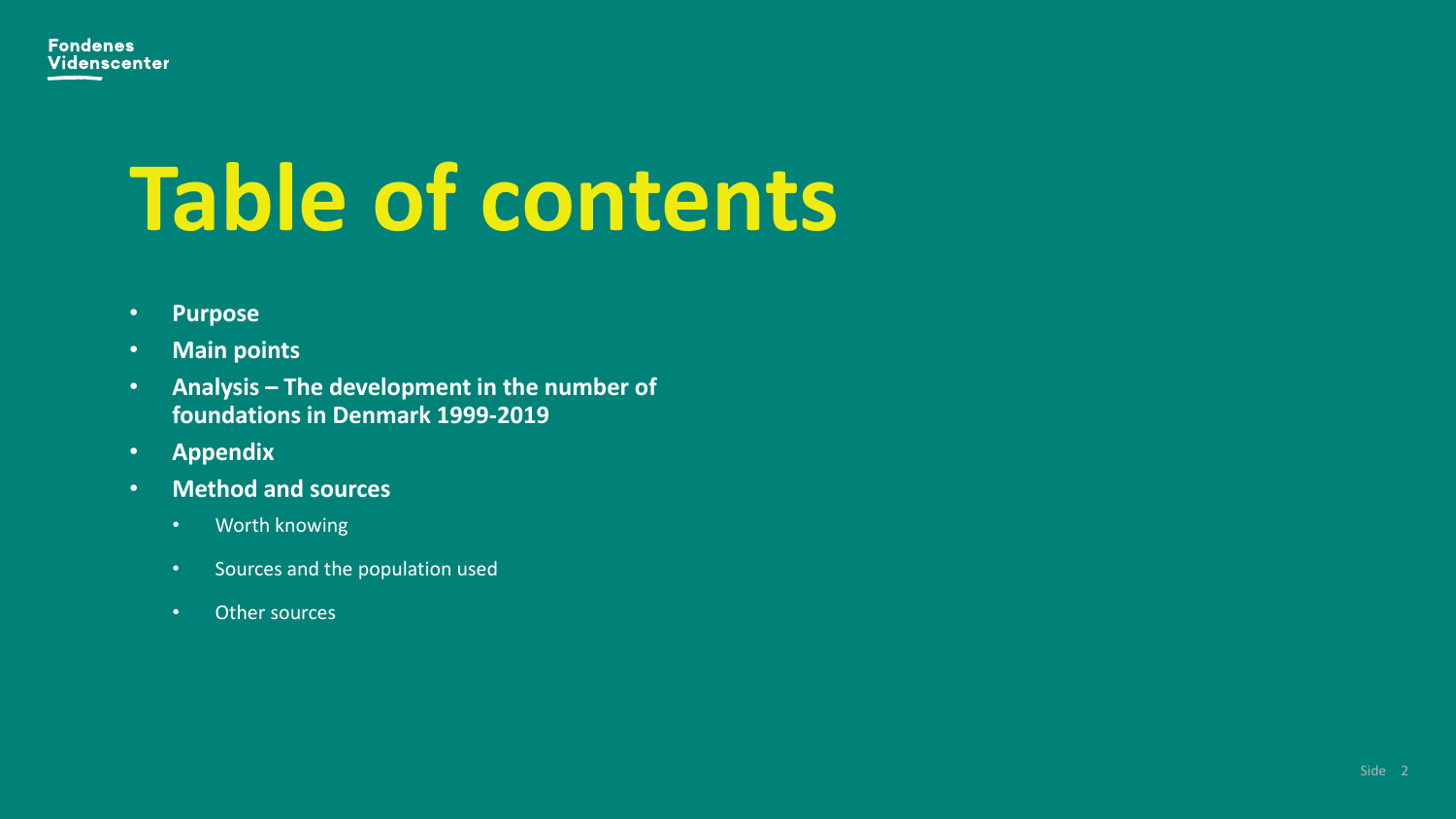## **Purpose**

The purpose of this analysis is to shed light on the development in the number of Danish foundations.

The analysis is part of the effort by The Knowledge Center for Danish Foundations to determine the overall development among Danish foundations and their general welfare.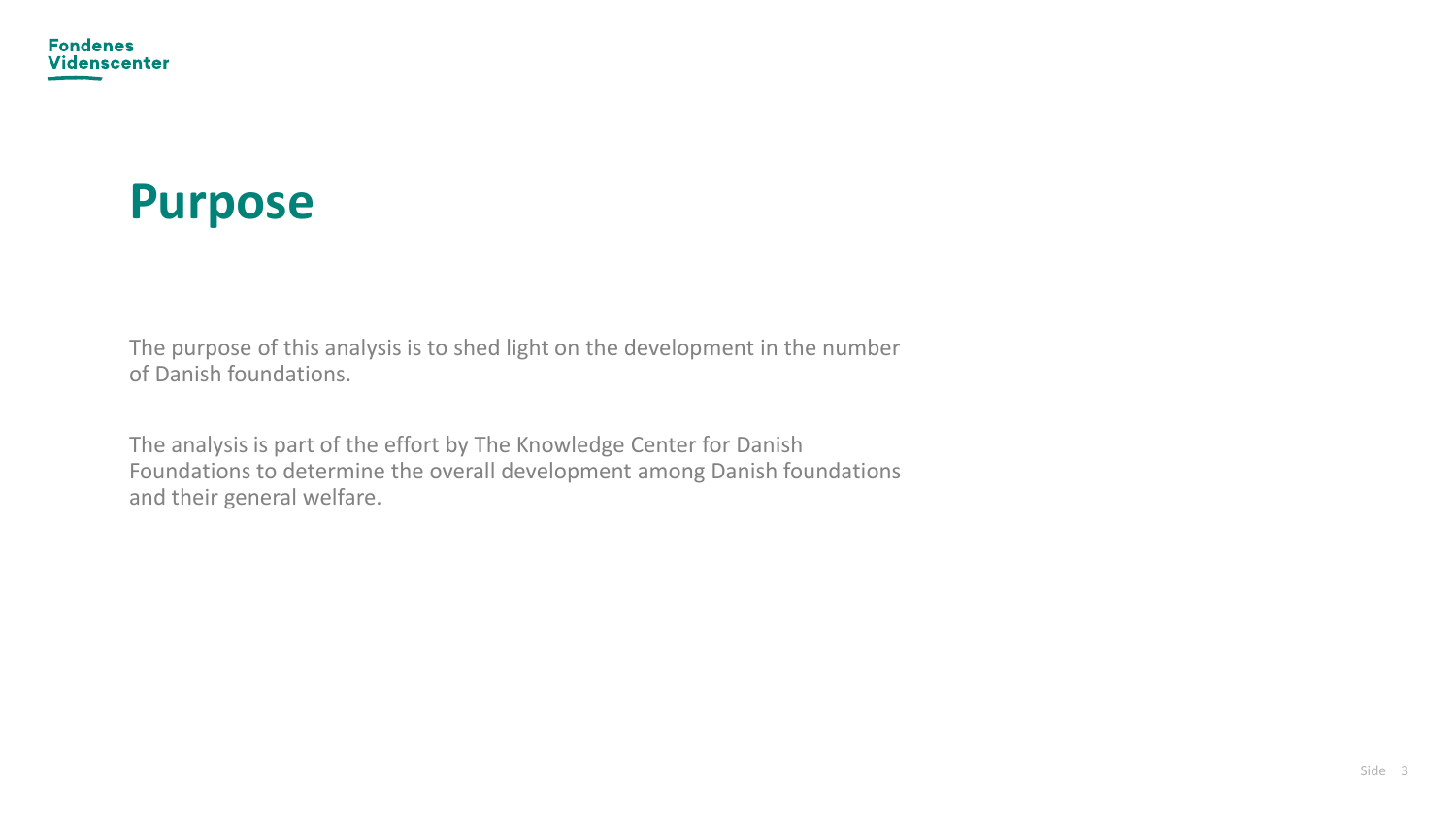### **Executive summary**

### **In brief, the analysis shows:**

- **1. That, in 17 out of 20 years between 1999 and 2019, the number of Danish foundations has declined. There has been an overall decrease by 1,546 foundations during the period.**
- **2. That, in 2019, there are more grant-providing foundations than non-grant-providing foundations.**
- **3. That the number of foundations is declining – especially the number of general purpose (non-commercial) foundations.**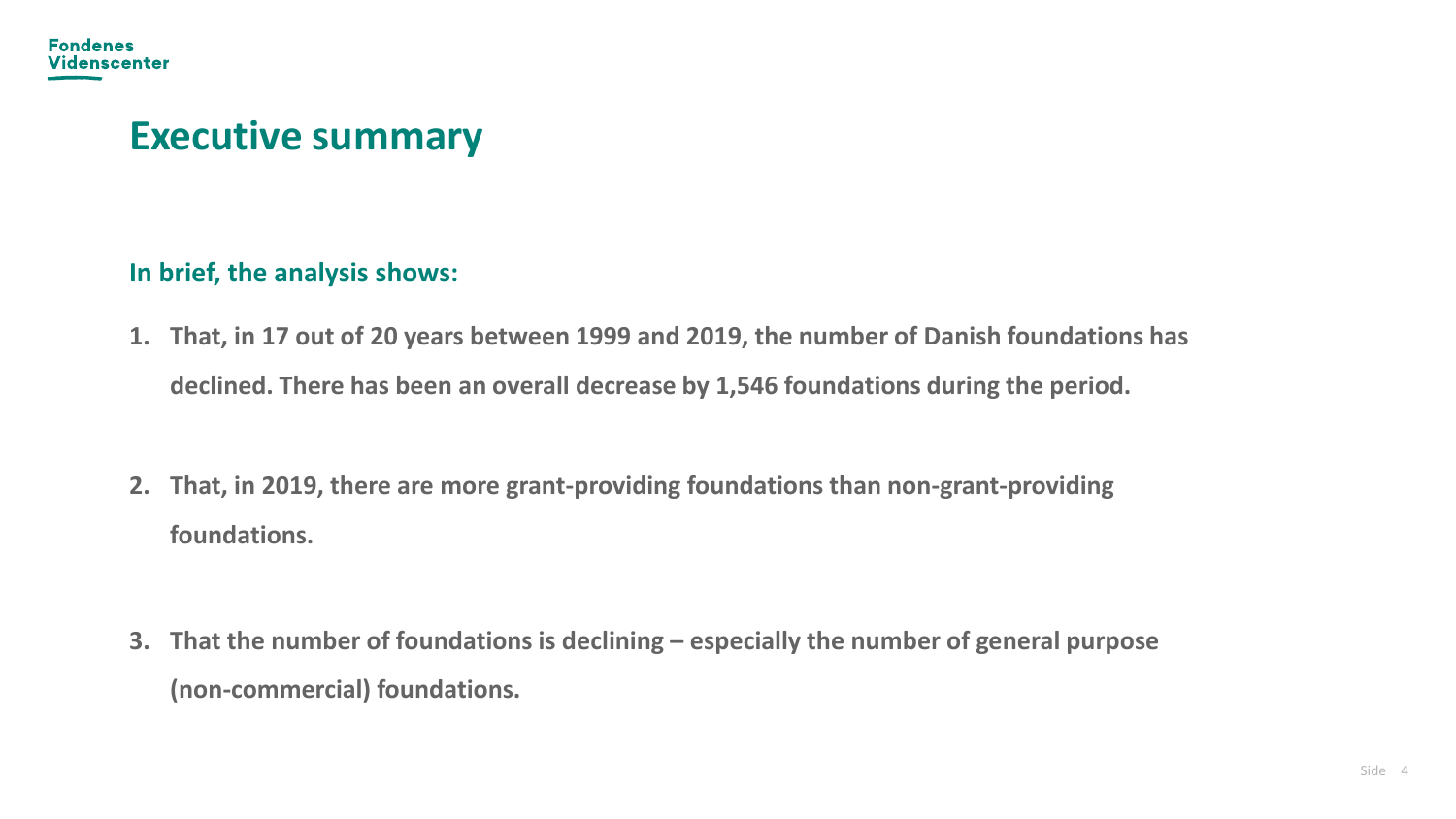### **Main points**

#### **In the period from 1999 to 2019, the number of foundations has been consistently declining**

In 17 of the 20 years between 1999 and 2019, there has been a negative development in the number of foundations. Although 2,452 new foundations and foundation-like associations were established during the period, 3,998 have disappeared. In total, the number of foundations has fallen from 11,343 at the end of 1999 to 9,797 at the end of 2019. Thus, the number of foundations has fallen by 1,546 during the period.

#### **In 2019, the number of grant-providing foundations exceeded non-grant-giving foundations**

In 2019, for the first time since 2016 when the 'Foundation Statistic' started, there were more grant-providing foundations than non-grant-providing foundations. In 2019, there were 5,280 grant-providing foundations as opposed to 4,118 in 2016 an increase of 28%.

A number of foundations have begun providing grants – especially among general purpose (non-commercial) foundations. Whereas there were 3,602 grant-providing foundations in 2016, there were 4,676 grant-providing foundations in 2019. This is an increase of 30% over four years.

### **More grant-providing foundations but fewer foundations in total**

Foundations are created to last forever; but, since the 'Foundation Statistic' was established in 2016, the total number of public foundations has been declining.

In total, the number of foundations has fallen by 5% from 2016 to 2019. Although the number of commercial foundations has increased by 26 during the period, there has been a declining trend in the number of general purpose foundations. In total, there were 533 fewer general purpose foundations in the period from 2016 to 2019, corresponding to a decrease of 6%.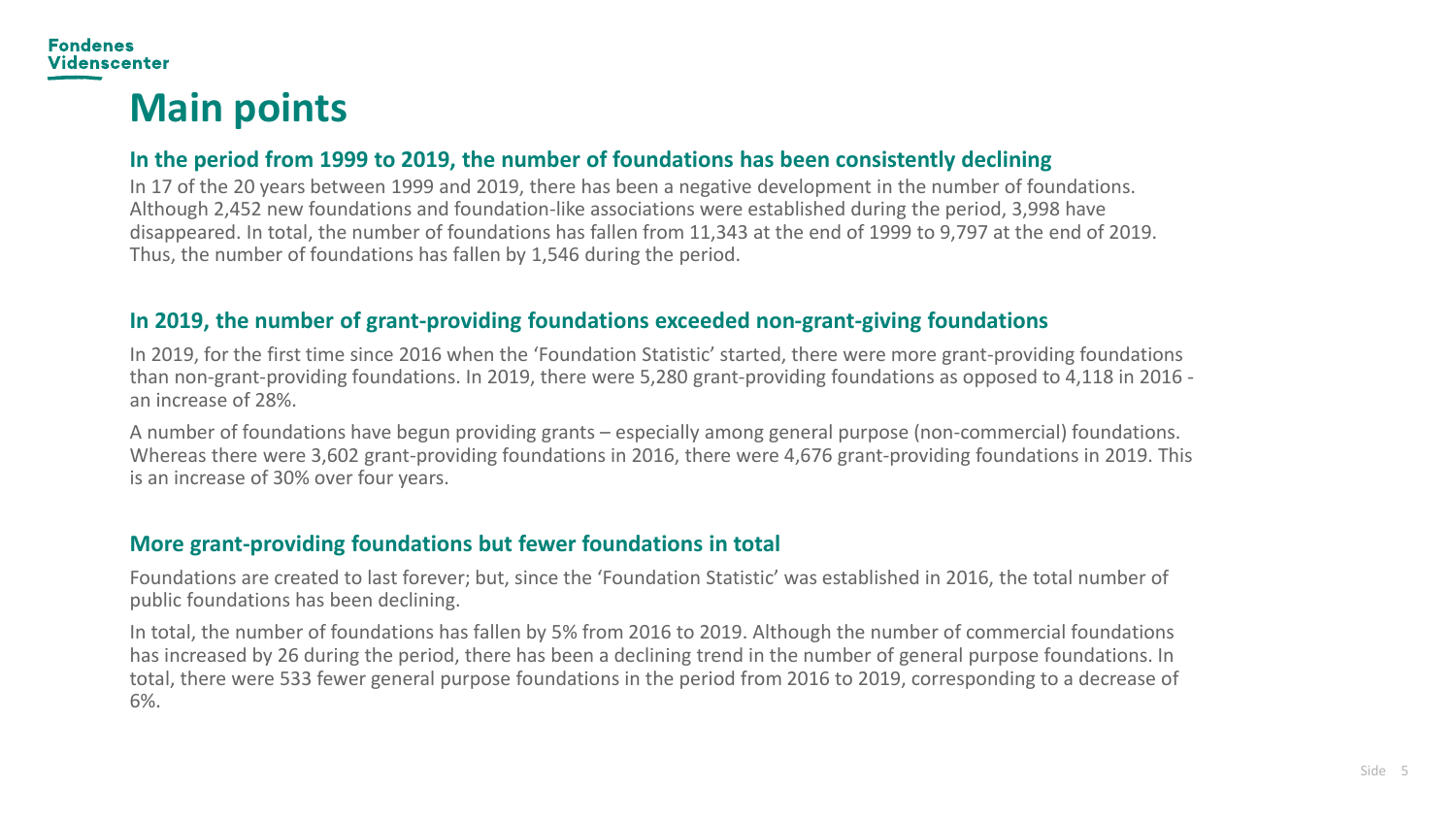## **Analysis – The development in the number of foundations in Denmark 1999-2019**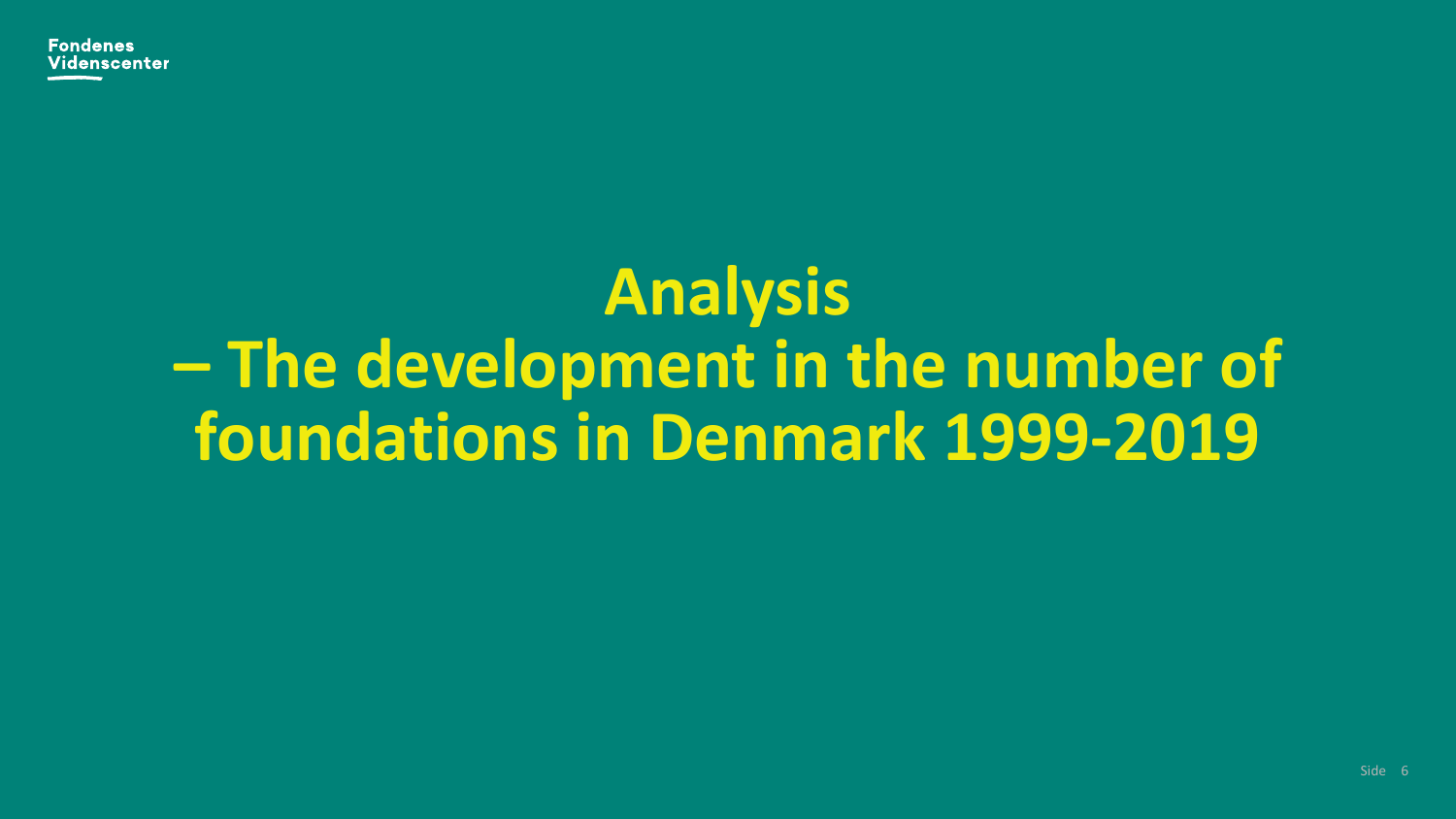## **The development in the number of foundations 1999-2019**



In the period from 1999 to 2019, the number of foundations has declined in 17 out of the 20 years.

In total, the number of foundations has fallen from 11,343 at the end of 1999 to 9,797 at the end of 2019.

Although 2,452 new foundations and foundation-like associations were established during the period, 3,998 have disappeared in the same period. That equals a net change of 1,546 foundations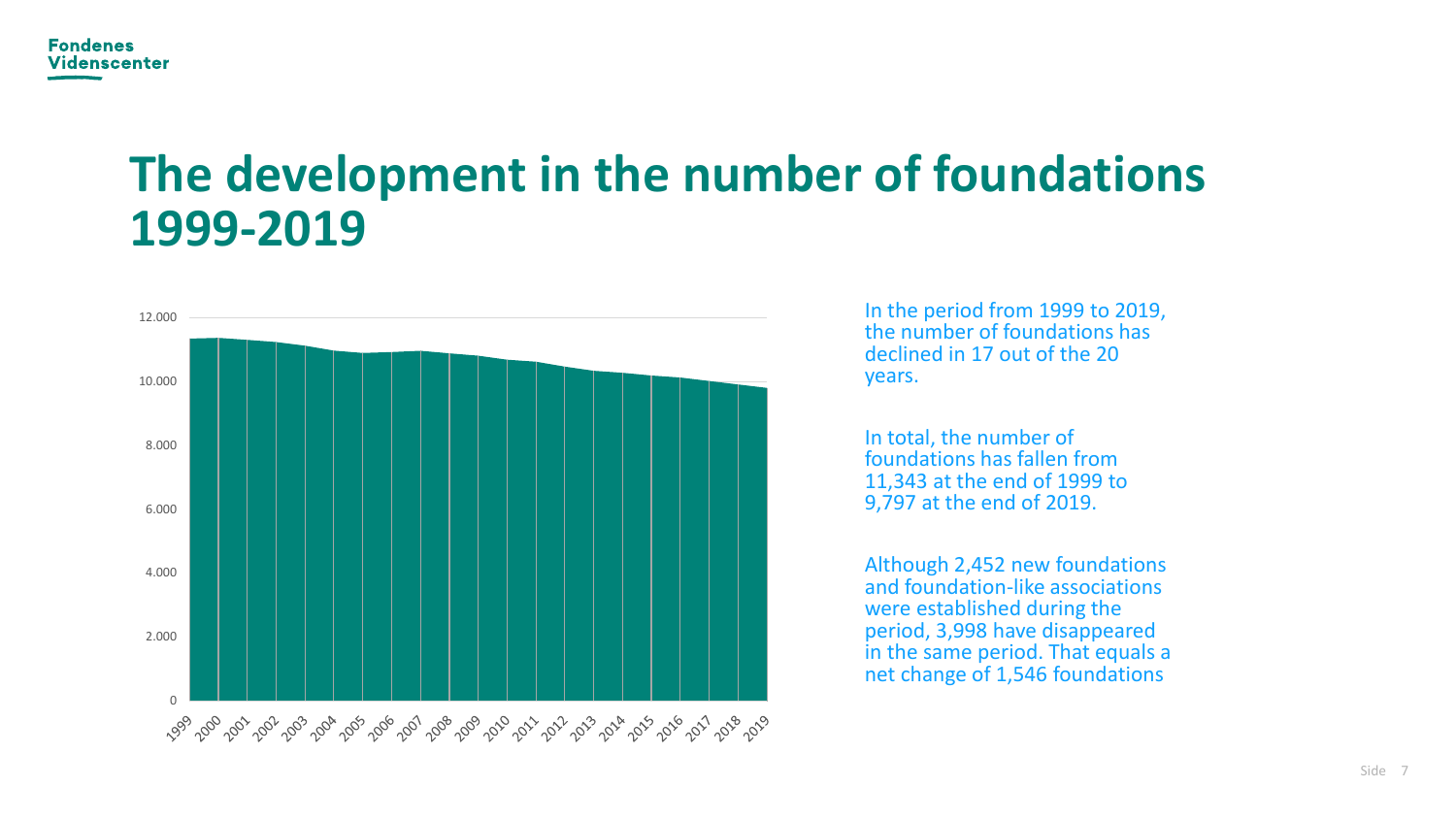## **The development in new and closed foundations**

| Year | <b>Number of established (new)</b> | <b>Number of closed</b> | <b>Total number of</b> | <b>Net change</b> |
|------|------------------------------------|-------------------------|------------------------|-------------------|
|      | <b>foundations</b>                 | <b>foundations</b>      | <b>foundations</b>     |                   |
| 1999 |                                    |                         | 11,343                 |                   |
| 2000 | 187                                | 166                     | 11,364                 | 21                |
| 2001 | 165                                | 228                     | 11,301                 | $-63$             |
| 2002 | 146                                | 212                     | 11,235                 | $-66$             |
| 2003 | 117                                | 235                     | 11,117                 | $-118$            |
| 2004 | 134                                | 287                     | 10,964                 | $-153$            |
| 2005 | 110                                | 182                     | 10,892                 | $-72$             |
| 2006 | 185                                | 158                     | 10,919                 | 27                |
| 2007 | 156                                | 117                     | 10,958                 | 39                |
| 2008 | 101                                | 176                     | 10,883                 | $-75$             |
| 2009 | 65                                 | 143                     | 10,805                 | $-78$             |
| 2010 | 54                                 | 180                     | 10,679                 | $-126$            |
| 2011 | 80                                 | 140                     | 10,619                 | $-60$             |
| 2012 | 64                                 | 219                     | 10,464                 | $-155$            |
| 2013 | 133                                | 261                     | 10,336                 | $-128$            |
| 2014 | 117                                | 184                     | 10,269                 | $-67$             |
| 2015 | 114                                | 196                     | 10,187                 | $-82$             |
| 2016 | 128                                | 194                     | 10,121                 | $-66$             |
| 2017 | 166                                | 272                     | 10,015                 | $-106$            |
| 2018 | 124                                | 232                     | 9,907                  | $-108$            |
| 2019 | 106                                | 216                     | 9,797                  | $-110$            |

The table is based on an analysis from the Business Statistics Register (BSR) following the same model as the 'Foundation Statistic'.

Deviations between the population in the 'Foundation Statistic' and the analysis from BSR are due to the timing of the analysis. BSR is continuously updated.

Please note that there may be foundations in the BSR that are closed but not yet classified as closed in the register.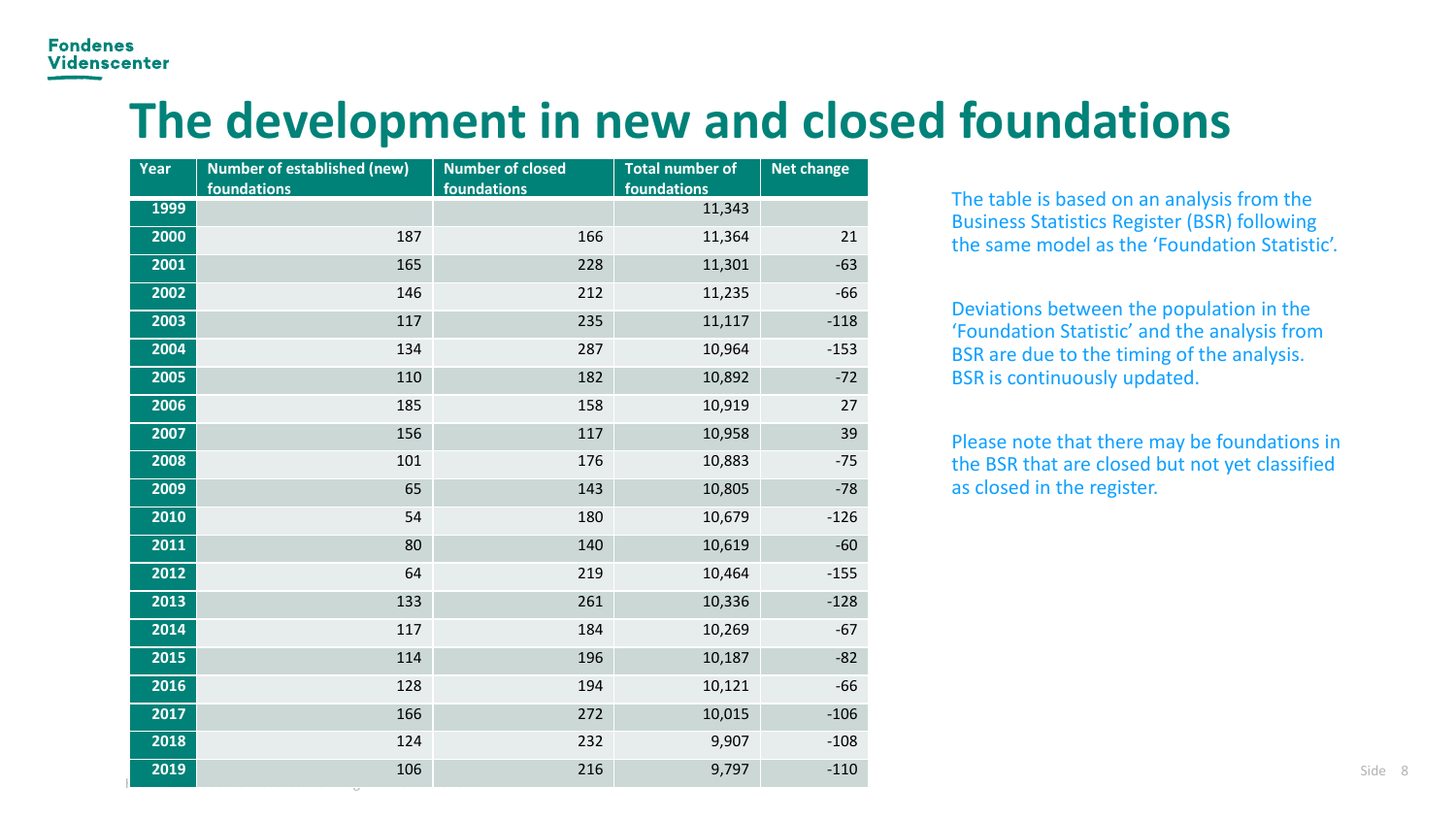## **The development in the number of foundations**



In 2019, there were more grantproviding foundations than nongrant-providing foundations. It is the first time this has happened since the 'Foundation Statistic' started in 2016.

In 2019, there were 5,280 grantproviding foundations as opposed to 4,118 in 2016 – an increase of 28%.

Source: The Knowledge Center for Danish Foundations 2021 and Statistic Denmark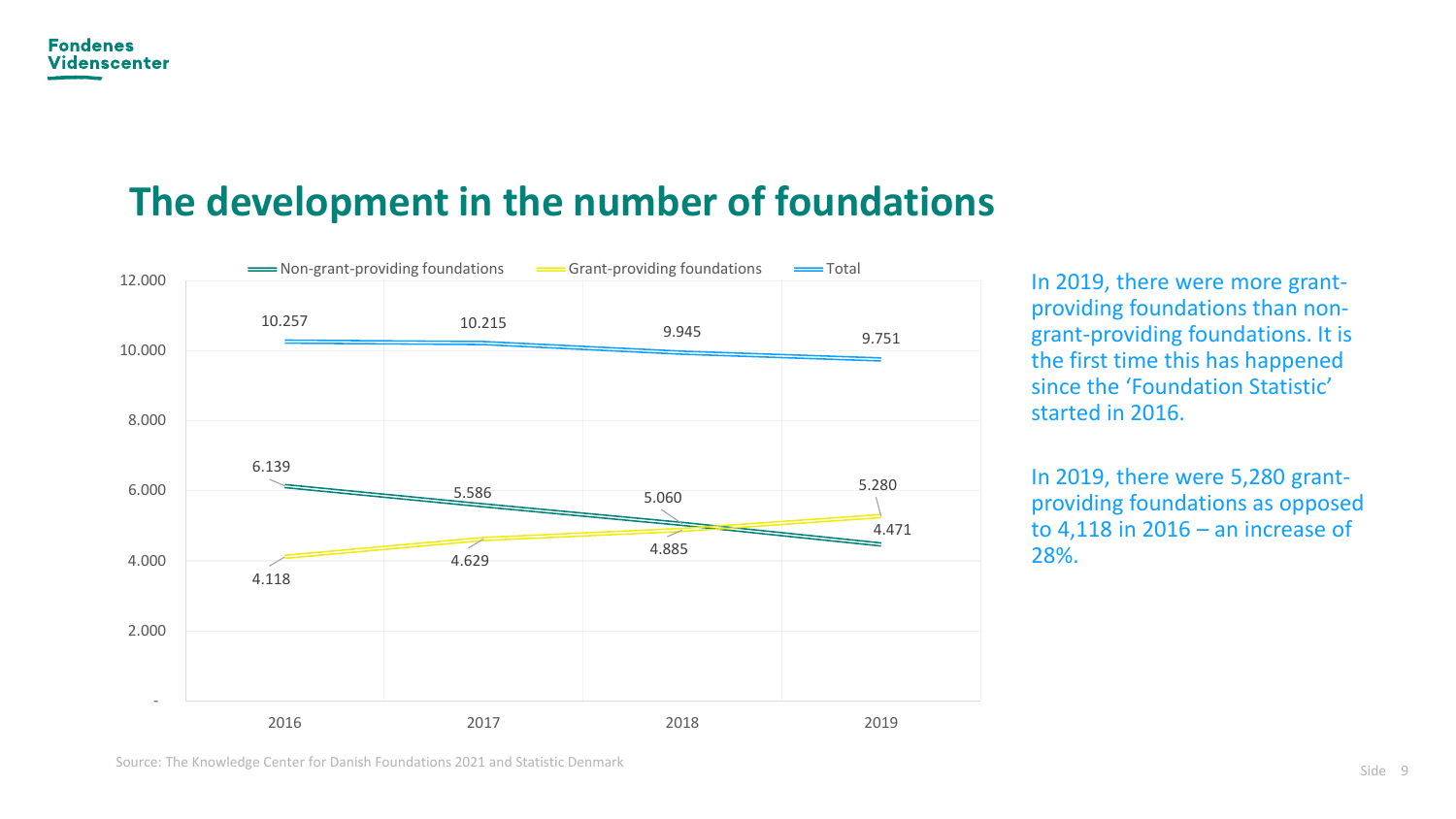#### **Fondenes Videnscenter**

## **Number of foundations calculated by type and whether they distribute funds or not**

|                                                    |                                 | 2016  | 2017        | 2018              | 2019  | <b>Change</b><br>2016-<br>2019 | <b>Change</b><br>$2017 -$<br>2019 | <b>Change</b><br>2018-<br>2019 | % change<br>2016-2019 |
|----------------------------------------------------|---------------------------------|-------|-------------|-------------------|-------|--------------------------------|-----------------------------------|--------------------------------|-----------------------|
|                                                    | Non-grant-giving<br>foundations | 828   | 820         | 713               | 766   | $-62$                          | $-54$                             | 53                             | $-7%$                 |
| <b>Commercial</b><br>foundations                   | Grant-giving<br>foundations     | 516   | 542         | 652               | 604   | 88                             | 62                                | $-48$                          | 17%                   |
|                                                    | Total                           | 1,344 |             | 1,362 1,365 1,370 |       | 26                             | 8                                 | 5                              | 2%                    |
| <b>General purpose</b>                             | Non-grant-giving<br>foundations | 5,312 | 4,766 4,347 |                   | 3,705 | $-1,607$                       | $-1,061$                          | $-642$                         | $-30%$                |
| foundations and<br>foundation-like<br>associations | Grant-giving<br>foundations     | 3,602 | 4,087       | 4,233             | 4,676 | 1,074                          | 589                               | 443                            | 30%                   |
|                                                    | Total                           | 8,914 | 8,853       | 8,580             | 8,381 | $-533$                         | $-472$                            | $-199$                         | $-6%$                 |

Fewer general purpose (noncommercial) foundations, while the number of commercial foundations has increased slightly.

533 fewer general purpose foundations in the period from 2016 to 2019, while an additional 26 commercial foundations have been established.

Source: The Knowledge Center for Danish Foundations 2021 and Statistics Denmark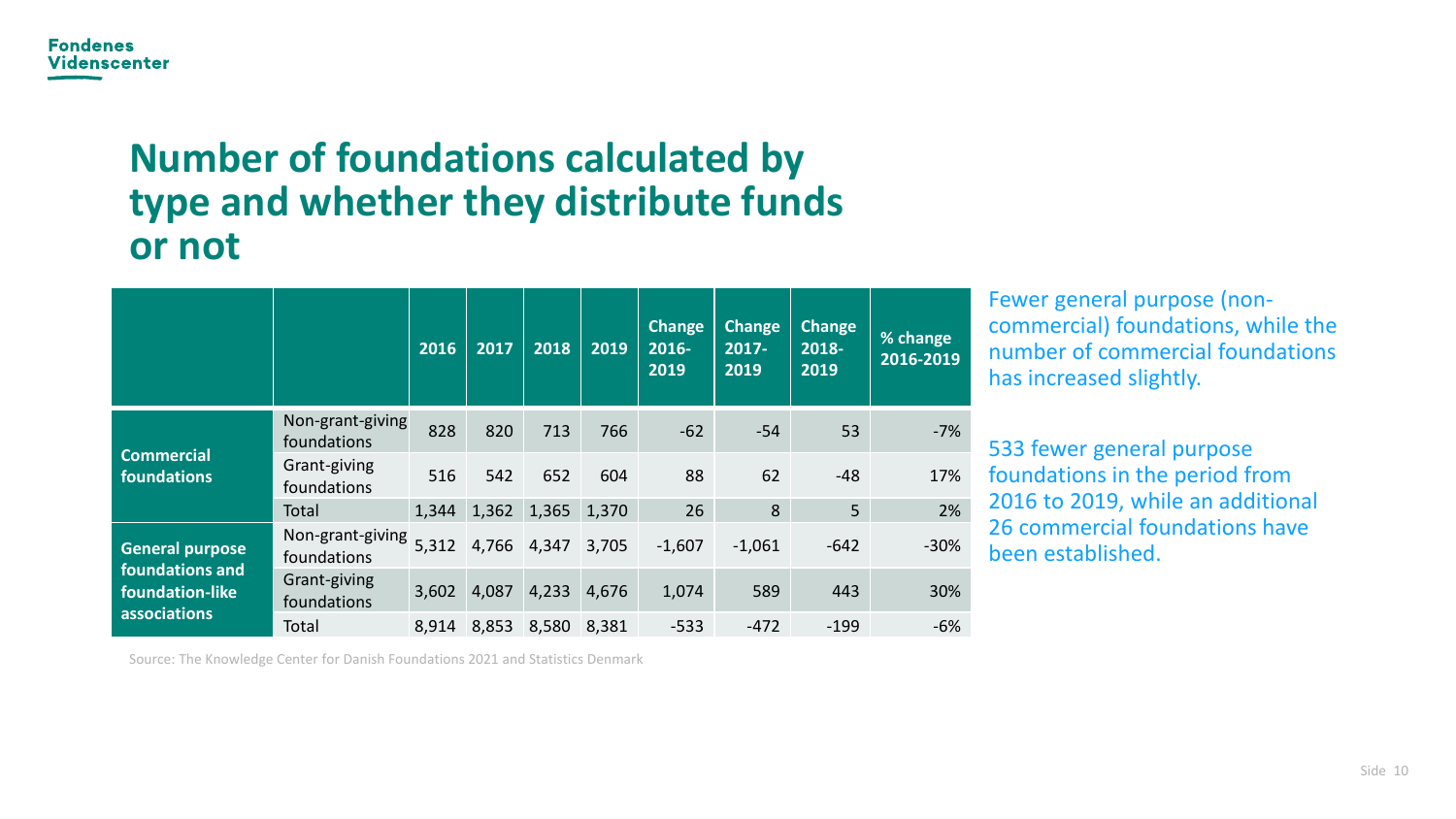**Fondenes** Videnscenter

# **Appendix**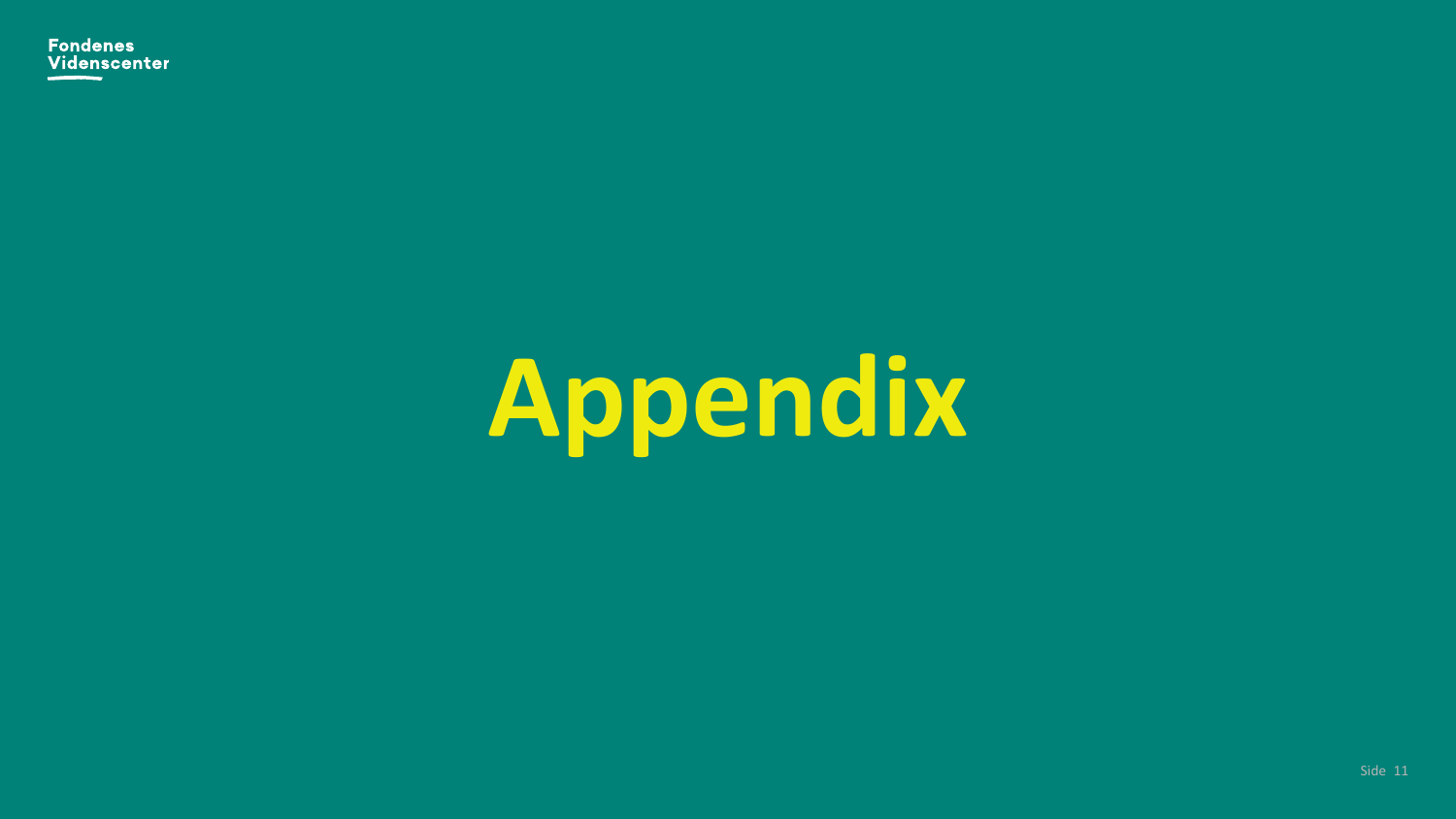## **Number of foundations by registration of real owners**

|                                                                   |                            |                  | Company type (30. November 2020) |              | <b>Company type (4. November 2019)</b> |                |                   |              |
|-------------------------------------------------------------------|----------------------------|------------------|----------------------------------|--------------|----------------------------------------|----------------|-------------------|--------------|
|                                                                   | <b>Number of</b><br>active | <b>Missing</b>   | <b>Registered</b>                | % registered | <b>Number of</b><br>active             | <b>Missing</b> | <b>Registered</b> | % registered |
| <b>Partnership and Limited Partnership</b>                        | 19,496                     | 4,390            | 15,106                           | 77.48%       | 19,102                                 | 3,660          | 15,442            | 80.84%       |
| <b>Foundations and Other Self-Governing Institutions</b>          | 7,335                      | 1,933            | 5,402                            | 73.65%       | 7,548                                  | 2,222          | 5,326             | 70.56%       |
| <b>Associations</b>                                               | 2,731                      | 1,419            | 1,312                            | 48.04%       | 2,787                                  | 1,519          | 1,268             | 45.50%       |
| <b>Other Company Types</b>                                        | 4,241                      | 1,389            | 2,852                            | 67.25%       | 4,272                                  | 1,520          | 2,752             | 64.42%       |
| <b>Evangelical Lutheran Institutions (without church council)</b> | 624                        | 538              | 86                               | 13.78%       | 552                                    | 466            | 86                | 15.58%       |
| <b>Co-operative Society</b>                                       | 1,498                      | 417              | 1,081                            | 72.16%       | 1,488                                  | 421            | 1,067             | 71.71%       |
| <b>Limited Partnership</b>                                        | 3,291                      | 78               | 3,213                            | 97.63%       | 3,303                                  | 92             | 3,211             | 97.21%       |
| <b>European Economic Interest Grouping (EEIG)</b>                 | 11                         | 11               |                                  | 0.00%        | 11                                     | 11             | 0                 | 0.00%        |
| <b>Private Limited Company</b>                                    | 266,182                    | 5                | 266,177                          | 100.00%      | 245,289                                | 6              | 245,283           | 100.00%      |
| <b>Special Financial Companies</b>                                | 194                        | 3                | 191                              | 98.45%       | 197                                    | $\overline{2}$ | 195               | 98.98%       |
| <b>Public Limited Company</b>                                     | 33,935                     | $\overline{2}$   | 33,933                           | 99.99%       | 34,339                                 | 6              | 34,333            | 99.98%       |
| <b>SE Company</b>                                                 |                            | $\boldsymbol{0}$ |                                  | 100.00%      |                                        | 0              |                   | 100.00%      |
| <b>Association or Company with Limited Liability</b>              | 875                        | 0                | 875                              | 100.00%      | 907                                    | 0              | 907               | 100.00%      |
| <b>Co-operative Society with Limited Liability</b>                | 524                        | $\mathbf 0$      | 524                              | 100.00%      | 531                                    | 0              | 531               | 100.00%      |
| <b>Commercial Foundation</b>                                      | 1,356                      | $\bf{0}$         | 1,356                            | 100.00%      | 1,338                                  |                | 1,338             | 100.00%      |
| <b>Public Limited Partnership/Partner Company</b>                 | 1,419                      | $\pmb{0}$        | 1,419                            | 100.00%      | 1,304                                  | $\mathbf 0$    | 1,304             | 100.00%      |
| <b>Entrepreneurial Company</b>                                    | 26,614                     | 0                | 26,614                           | 100.00%      | 38,609                                 |                | 38,608            | 100.00%      |
| <b>Total</b>                                                      | 370,327                    | 10,185           | 360,142                          | 97.25%       | 361,578                                | 9,926          | 351,652           | 97.25%       |

Source: The Danish Business Authority, processed by the Knowledge Center for Danish Foundations 2021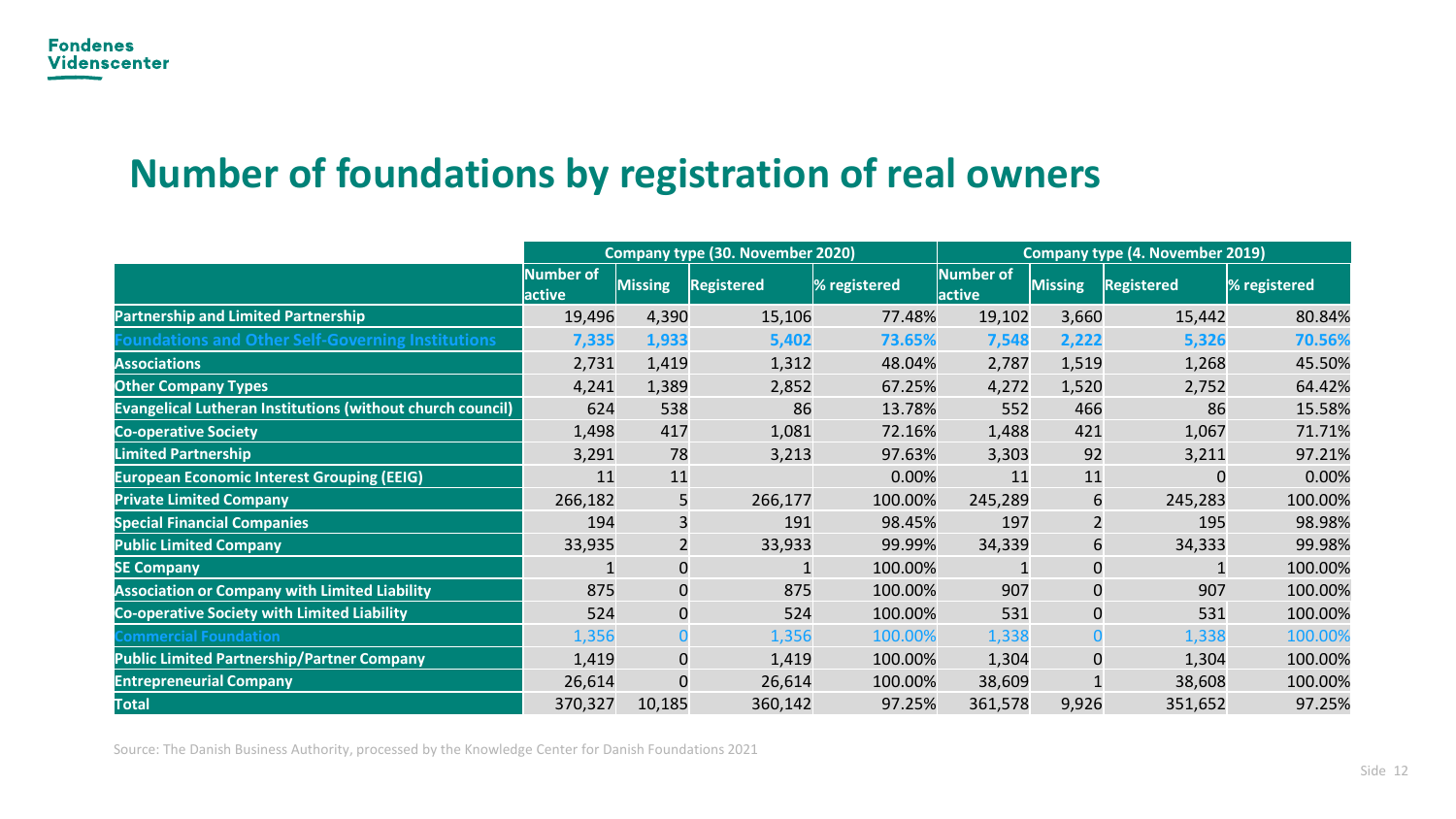## **Number of foundations by grant level 2016-2019**

|                        | 2016   | 2017   | 2018  | 2019  | <b>Change</b><br>2016-2019 | <b>Change</b><br>2017-2019 | <b>Change</b><br>2018-2019 | % change<br>2016-2019 | % change<br>2017-2019 | % change<br>  2018-2019 |
|------------------------|--------|--------|-------|-------|----------------------------|----------------------------|----------------------------|-----------------------|-----------------------|-------------------------|
| <b>Total</b>           | 10,257 | 10,215 | 9,945 | 9,751 | $-506$                     | $-464$                     | $-194$                     | $-5%$                 | $-5%$                 | $-2%$                   |
| Non-grant-giving       | 6,139  | 5,586  | 5,060 | 4,471 | $-1,668$                   | $-1,115$                   | $-589$                     | $-27%$                | $-20%$                | $-12%$                  |
| DKK 1-0.25 mill.       | 3,366  | 3,782  | 3,607 | 4,020 | 654                        | 238                        | 413                        | 19%                   | 6%                    | 11%                     |
| DKK 0.25-0.5 mill.     | 320    | 183    | 492   | 387   | 67                         | 204                        | $-105$                     | 21%                   | 111%                  | $-21%$                  |
| DKK 0.5-0.75 mill.     | 28     | 170    | 241   | 130   | 102                        | $-40$                      | $-111$                     | 364%                  | $-24%$                | $-46%$                  |
| DKK 0.75-1 mill.       | 48     | 53     | 15    | 33    | $-15$                      | $-20$                      | 18                         | $-31%$                | $-38%$                | 120%                    |
| DKK 1-2 mill.          | 81     | 105    | 213   | 381   | 300                        | 276                        | 168                        | 370%                  | 263%                  | 79%                     |
| DKK 2-5 mill.          | 104    | 162    | 171   | 114   | 10                         | $-48$                      | $-57$                      | 10%                   | $-30%$                | $-33%$                  |
| <b>DKK 5-10 mill.</b>  | 89     | 61     | 41    | 80    | $-9$                       | 19                         | 39                         | $-10%$                | 31%                   | 95%                     |
| <b>DKK 10-25 mill.</b> | 31     | 58     | 38    | 75    | 44                         | 17                         | 37                         | 142%                  | 29%                   | 97%                     |
| <b>DKK 25-50 mill.</b> | 7      | 10     | 21    | 18    | 11                         | 8                          | $-3$                       | 157%                  | 80%                   | $-14%$                  |
| DKK 50-100 mill.       | 17     | 19     | 18    | 13    | $-4$                       | $-6$                       | $-5$                       | $-24%$                | $-32%$                | $-28%$                  |
| DKK 100-500 mill.      | 20     | 22     | 20    | 23    | 3                          | $\mathbf{1}$               | 3                          | 15%                   | 5%                    | 15%                     |
| <b>DKK 500+ mill.</b>  | 7      | 4      | 8     | 6     | $-1$                       | $\overline{2}$             | $-2$                       | $-14%$                | 50%                   | $-25%$                  |

Source: The Knowledge Center for Danish Foundations 2021 and Statistics Denmark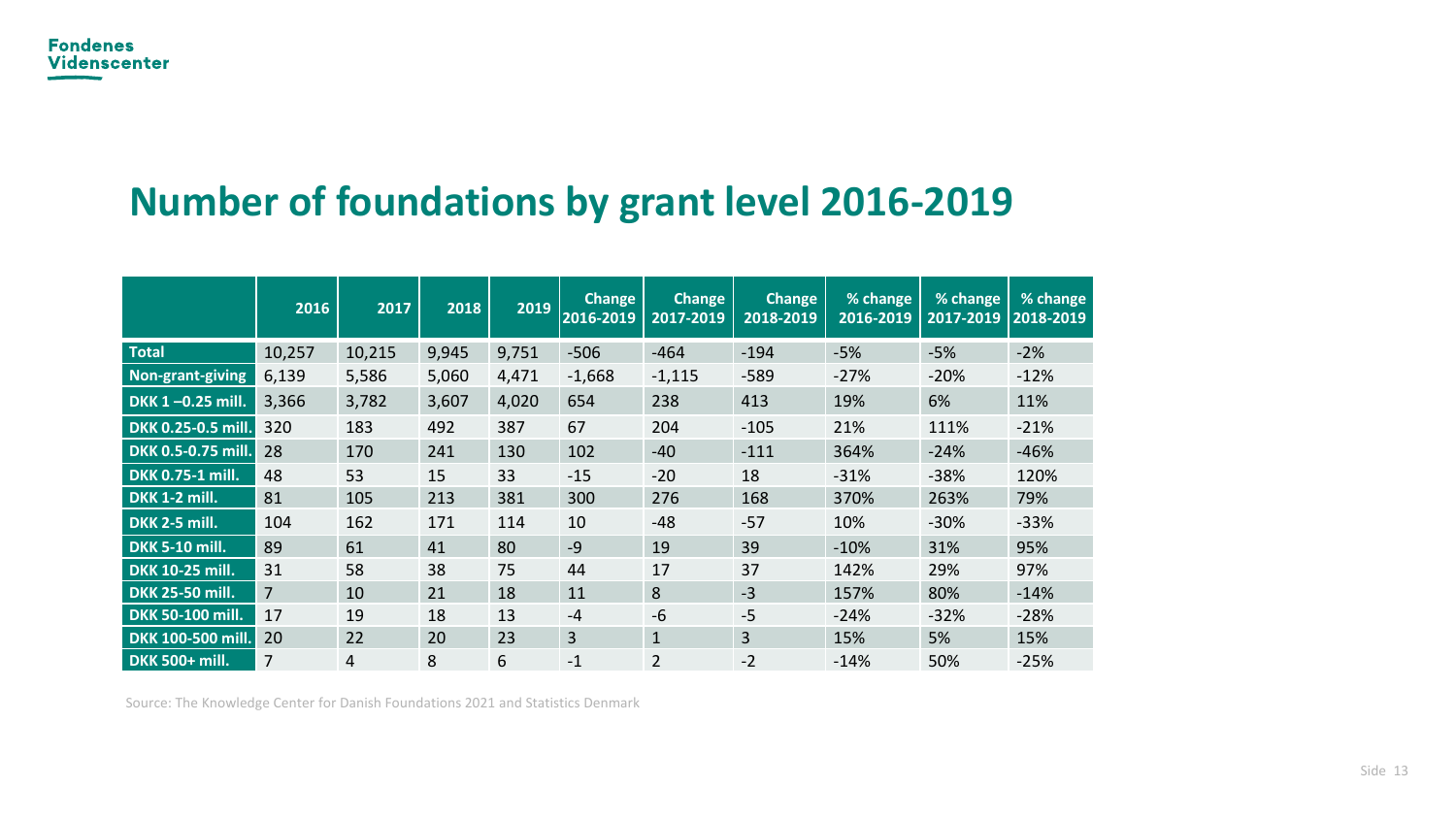# **Method and sources**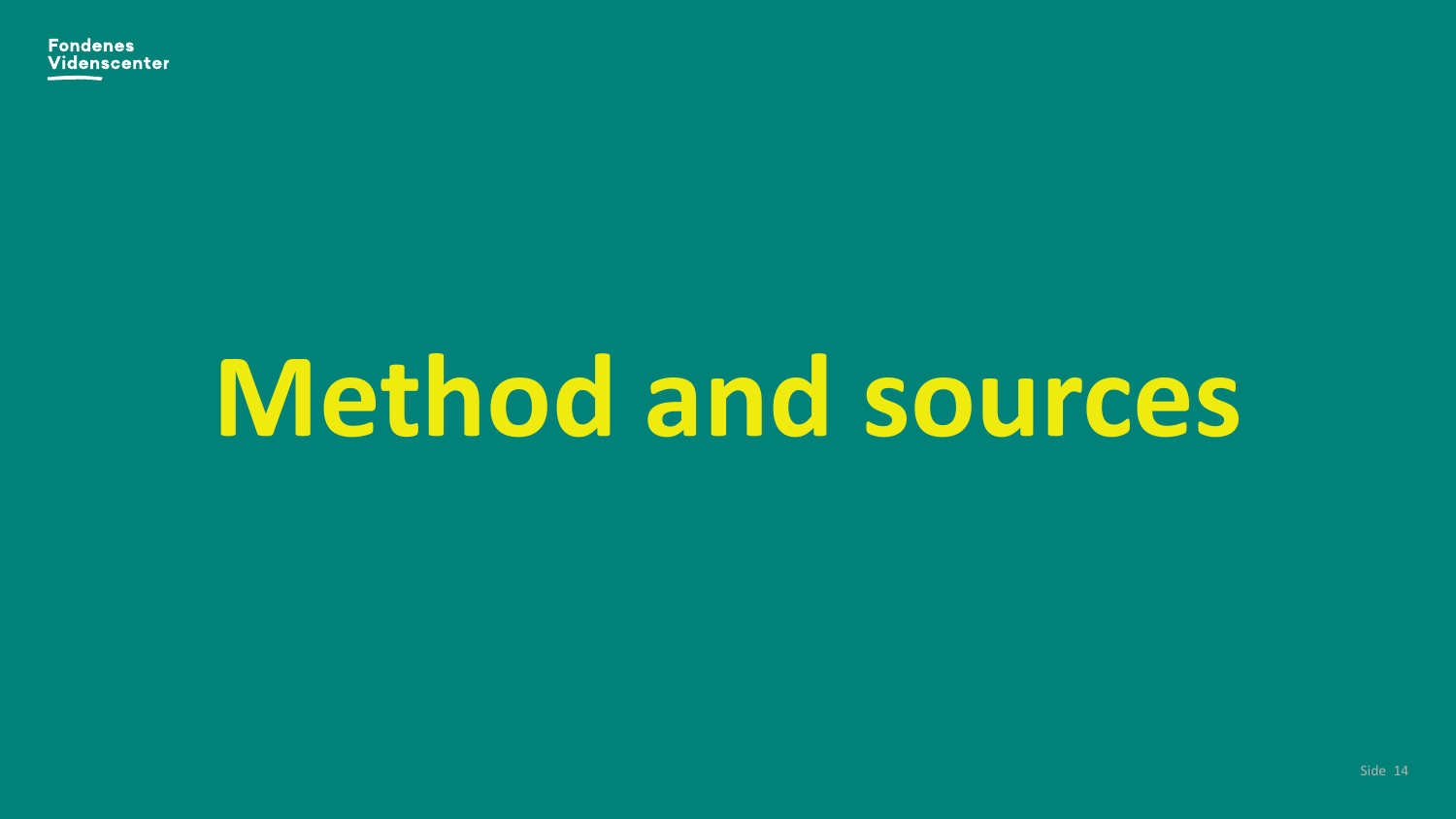## **Worth knowing**

#### **Foundations and foundation-like associations**

In general, we use the term "foundations" for both "foundations" and "foundation-like associations" for ease of analysis

#### **General purpose grants and other grants**

In Statistics Denmark's fund statistics, which form the basis for this analysis, it is not possible to identify whether a grant has been given for general-purpose activities or whether it has been given, e.g., for family purposes or non-profit business purposes. However, on the basis of the current data, it is not possible to say exactly how much money is involved. In this analysis, therefore, we focus on the total distributed grants.

#### **Very large, large, medium, smaller, and small foundations**

We categorize the individual foundations as "very large foundations", "large foundations", "medium foundations", "smaller foundations", and "small foundations" on the basis of the total amount that the individual foundation has granted in the given year. "Very large" refers to foundations that have allocated DKK 500 million and above; "large" are foundations that have granted between DKK 50 and 500 mill.; "medium" are foundations that have granted between DKK 10 and 50 mill.; "smaller" are foundations that have granted between DKK 1 and 10 mill., while "small" foundations have granted less than DKK 1 million.

#### **Distributions, grants, and disbursements**

When assessing afoundation's distributions, it is important to be aware of the difference between grants and disbursements. A grant is a commitment made by a foundation to contribute money to a purpose or activity. A disbursement is the amount that the foundation actually paid out on the basis of a grant. A grant and the related contribution often take place in different calendar years. An example might be a foundation that agrees to support a festival in 2018 but does not contribute the money until 2019 when the festival is completed. Another example might be when, for example, large grants for construction projects are paid out over several years. The word distribution is often used as a collective term for both grants and disbursements.

#### **Current prices**

The amounts in the analysis tables are stated in current prices. Therefore, the figures are comparable with the statement of fund statistics published by Statistics Denmark. A statement of the development in fixed 2018 prices (adjusted for the net price index) may be found as an appendix at the end of the analysis.

#### **Varying distribution level**

If, one year, a foundation grants several hundred million Danish crowns for a specific purpose and does not do the same the following year, it can be clearly seen in the fund statistics. For example, in 2018, there has been a significant increase in large grants for international humanitarian purposes, social purposes, and educational and public information purposes. The fluctuations in grant levels, for example, may be because a foundation has decided to give regular, major, and multi-year grants to an area every three to five years, that the foundation has changed its strategy, or that the funds that the foundation has available for distributions vary from one year to the next. It may also have an impact on distribution levels for projects the foundations consider.